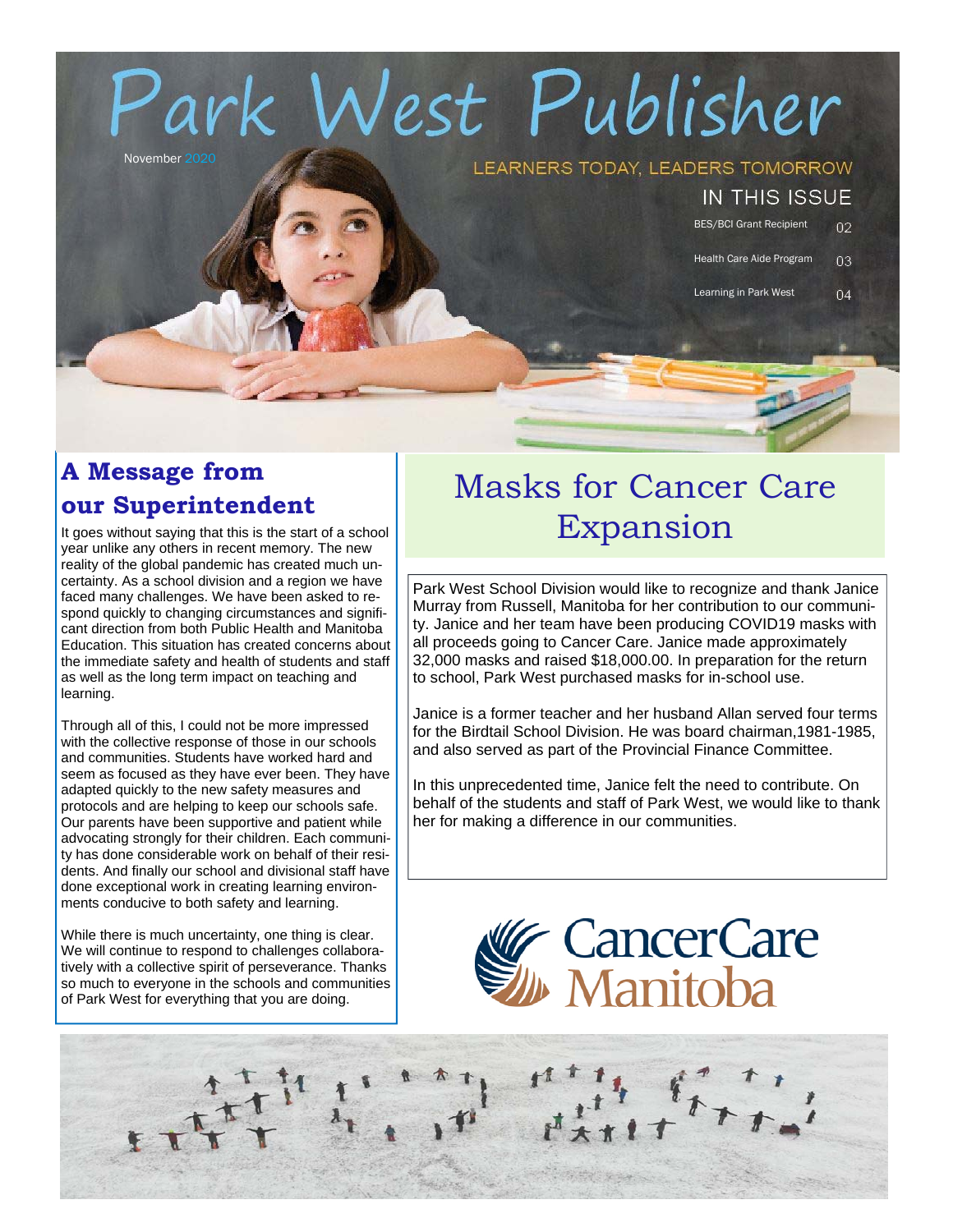## **Birtle Elementary and Birtle Collegiate Emergency Community Support Fund Grant Recipients**

#### *Submitted by Josie Simard*

Early last spring, the Emergency Community Support Fund was delivered by the Community Foundations of Canada. The ECSF is a collaborative effort with support from the Government of Canada and for qualified donees and non-profit organizations working with vulnerable populations impacted by the Covid-19 crisis.

The Birtle District Foundation and its network was able to support many different community groups in various ways with this fund. Birtle Elementary and Birtle Collegiate were eligible to apply for this grant money, each applying at three different times and were successful with each application! Birtle Elementary received \$14,205 and Birtle Collegiate received \$19,750 in total to put towards Covid Emergency needs in their school communities.

Both schools anticipated mental health needs upon the return of students in September due to the pandemic and after not attending in person classes since the school suspension which began at the end of March, 2020.

The two schools' first goal was to put in programming that would support students' in their mental wellness and mental health. We are so fortunate to have been able to have contracted Dana Corr from Valley Art Therapy to meet with all students from Kindergarten to Grade 12 in individual classes for 30 sessions at Birtle Elementary and 50 sessions at Birtle Collegiate. These sessions have helped students understand their own "super powers" in keeping healthy physically and mentally, and have taught them different ways to help calm worries and work through big feelings by practicing different breathing techniques, activities and experiencing different forms of art. These skills are invaluable and we are so grateful to have Dana in our community and to have been able to offer them to every class with a portion of this grant money.

Both schools were also able to purchase a 75 inch television that can be moved from room to room in areas of the school that are not generally used as classrooms. For Birtle Elementary, we have been able to set this up to use the gymnasium as a classroom at different times for social distancing, as well as to project lessons used in gym classes as we are limited in sharing equipment and are limited in games that can be played with little to no contact. Birtle Collegiate has been able to use their tv in the library, transforming it into a classroom when needed for social distancing. Both of these have been used by teachers and classes as well as by Dana Corr when she is in the school.

Birtle Elementary has faced challenges due to spacing and keeping student belongings separate from others. With some of the grant money, individual three tier rolling cabinets were purchased for every student to keep all of their work and supplies in one place as nothing can be shared between students. In addition to this, we will be purchasing individual stand up hampers to keep each student's winter clothing, because we can no longer use hooks in classrooms. Learning through play is very important in our younger years, and to further keep students safe, individual play buckets were purchased for the Kindergarten and Grade 1 students so that

students aren't able to touch each other's toys during play time and these can be cleaned after each use. Plastic math sets were also purchased to help in the cleaning of these materials every night and in between individual uses. In addition to this, wipeable seating was purchased for Guidance sessions to be wiped down in between student visits and sand tray therapy kits to be used with individual wipeable tools. Material will also be bought to construct ten benches that will be put outside to be used for an outdoor learning area to have our students outside as much as possible.

Birtle Collegiate also faced spacing issues as bigger rooms were needed to adhere to the two meter social distancing mandate from the provincial government. A large portion of grant money is allocated for the renovations of a large area on the second floor at Birtle Collegiate that is being turned into a functional classroom for our high school students. An outdoor sound system will also be purchased to allow for outdoor learning as much as possible. Birtle Collegiate has also designated period 5 every day for mental wellness and recovery learning for grades 9-12. This time has been used for mental wellness programming including Valley Art therapy, outdoor wilderness, art, canoeing, biking, construction and individual and whole class recovery education. Supplies for this class have also been supported through a portion of grant money received.

We cannot express enough how thankful we are to the Birtle District Foundation and the Emergency Community Support Fund for this grant money. Their continued support in helping our two schools keep our students and staff as safe as possible during this difficult time has been astounding. Thank you!

@CommFdnsCanada, @ESDC\_GC, @BirtleDistrictFoundation, #ECSFund, #BirtleDistrictFoundation

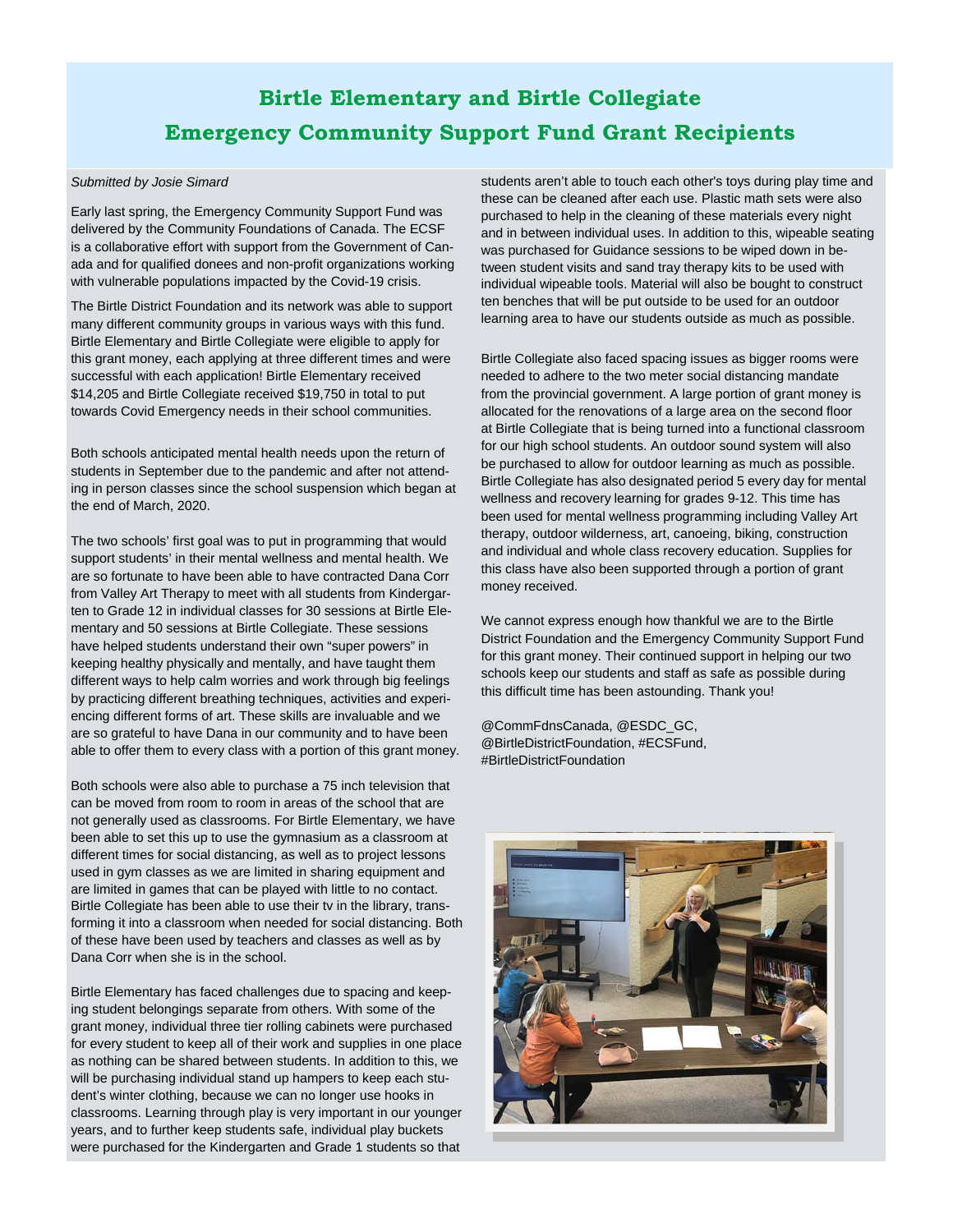



Shaving cream fun for Sully Coder from Mrs. Samson's Kindergarten class at Inglis School.

We will bring the world to our StUdents



## Health Care Aide Program

Park West School Division is excited to be chosen as the next rural rotating site for the Assiniboine Community College Comprehensive Health Care Aide Program beginning January 2021.

The program will take place at Birtle Collegiate with practicum placements held in various communities throughout the division. Students will acquire basic knowledge and skills required to assist in caring for patients of all ages in hospitals, nursing homes, and the community. The HCA program is available to current PWSD students as well as residents with in the division.

For more information please contact Stephen David at sdavid@pwsd.ca or at 842- 2117.

#### Dates to Remember

- November 30 PD Day
- December 7 PD Day
- December 19 to January 4 Christmas Break

Regular Zoom meetings for parents and guardians are scheduled every second Tuesday. Watch your email for login codes to hear the latest updates from Senior Administration regarding the Division's COVID19 response. The meetings also provide an open forum for you to ask questions, raise concerns, and share how things are going for your children and family.





BCI students Cody Lawrence and Cassandra Brown work on an ecological study for Mrs. Bowley's Gr 6/7 Science class.